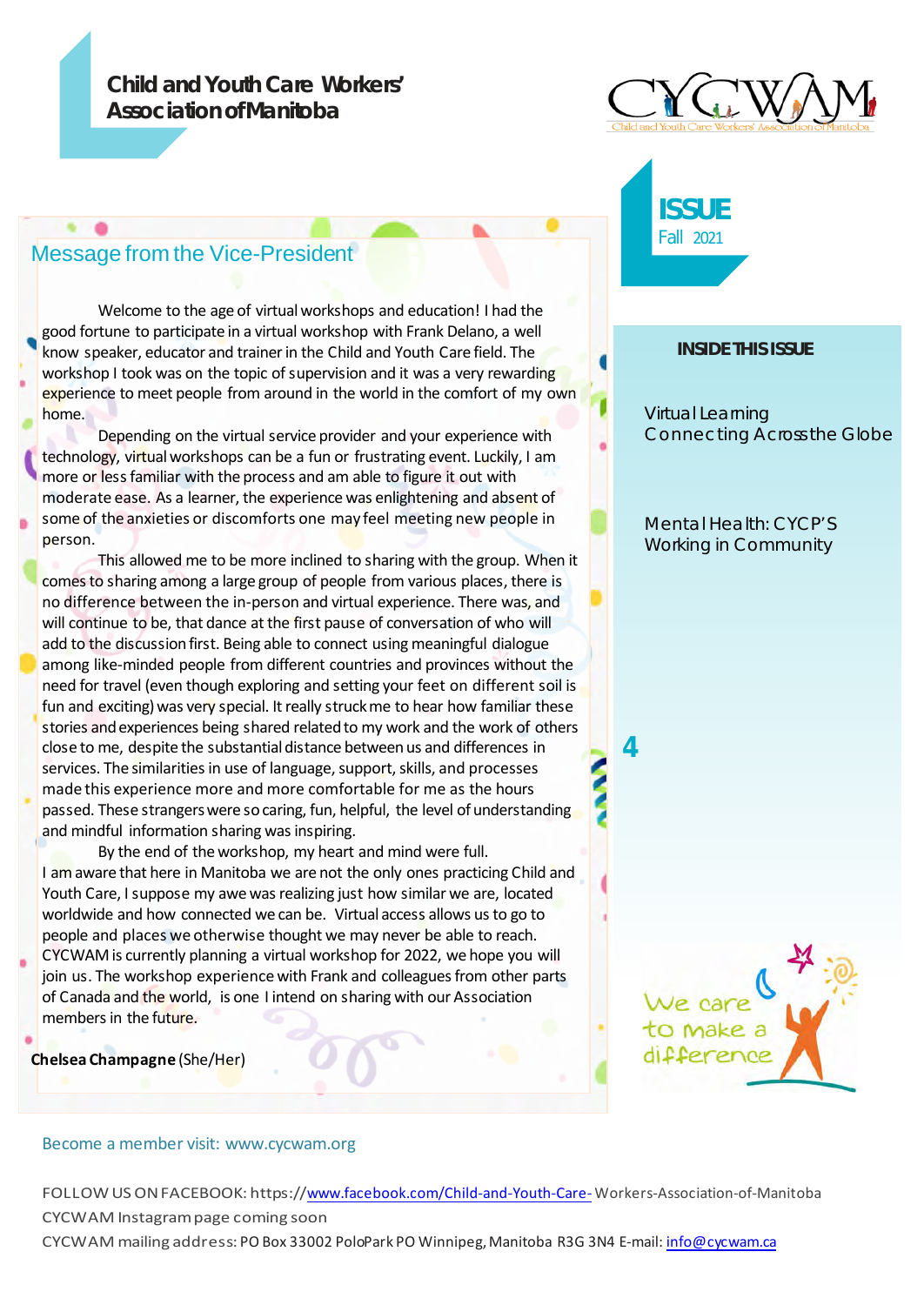# **Mental Health: CYCP's Working In Community**

The role of the child and youth care practitioner has expanded tremendously over the last several decades. I know, as it was 40 years ago when I first began in the field when most job opportunities were in group care and treatment facilities. Since that time the value of having a CYCP in a multitude of positions in a broad range of services has witnessed the surge of job opportunities in many areas. We interviewed people who are working in community mental health to gain an understanding of their work. Miggs, Laura and Chantele graciously responded to our questions

## *What drew you to work in the community?*

Miggs: My passion for helping everyone feel safe, as well as an understanding of how the structures in the justice system is inherently harmful to Indigenous peoples and POC. The fact that people who want my help are coming to me asking for help also really drew me in to becoming a community worker. Working in programs where participants do not want your help or would much rather be somewhere else, drained my energy. Trying to give and give with the result frequently being 'push back' led to burn out. Currently, I work with people of all walks of life, help people and form trust and rapport with community members and other organizations all working together towards the same goal.



Laura: I had lived experience with mental illness, and multiple people in my family and life struggled with it too. Finding a career in mental health had always been a passion of mine. Originally, I wanted to become a therapist, but to be completely candid I couldn't envision myself in school for that many years! I also loved working with younger children but didn't feel I was reaching my true potential in daycares. I went to an open house at Red River, where you could look at different programs and talk to teachers and past students - and I stumbled upon the CYC room where I met Susan Claire. And in our conversation she posed the question: 'Was I always the person others went to for advice or to talk,wasI alwaysthe helper or the listener?' and I answered yes. She described the role of a CYCP and it just clicked. I felt: 'yeah I could do this, I could be good at this' and it combines my two passions - I love talking to people, I'm very personable and share my personal experiences regarding mental health to relate to others and help them open up. I wanted a career path that was different every day, a job where I worked closely with people - building connections - I knew a career working in the mental health community would be a perfect fit.

## *Who and or whatinspires you in your CYC practice?*

Miggs: My co-workers inspire me to keep going every day, but most importantly those people sitting in bus shelters as the weather gets colder and still finding a reason to smile and throw a joke my way are just a few the motivators I keep getting up every day to come into work. They are resilient and surviving in a society that has failed them. I want to be part of the reason that society changes and views these communities in a different light.

Laura: The participants I work with everyday. Seeing their growth, their confidence, and their perseverance. The things they've been through that I can't even begin to relate to - but it's such a powerful experience to be part of something that on your end may seem small, but on their end is massive and may be that one or two steps they needed to be successful. Also, sometimes the lack of resources and the broken system and the trials and tribulations are what inspire me...inspire me to be better-learn everyday so I can be part of the positive changes.

#### *What training, education, life experience benefits your work in mental health in the community?*

Miggs: I think my experience working in a managed care was an asset to my work in the community. I learned many different ways to engage with youth, and people in general. It allowed me to really see the benefit of forming trust and rapport with someone, as well as the importance of time and patience when trying to support others who may have challenging behaviours. Struggling with addiction, suicidal ideation, gender identity, and selfharm in my personal life has helped shape me into a more understanding, patient, and empathetic CYC. It has allowed me to put myself in another person's shoes more clearly and let me relate to them in a way that I wouldn't be able to otherwise, whether I disclose this information to that person or not.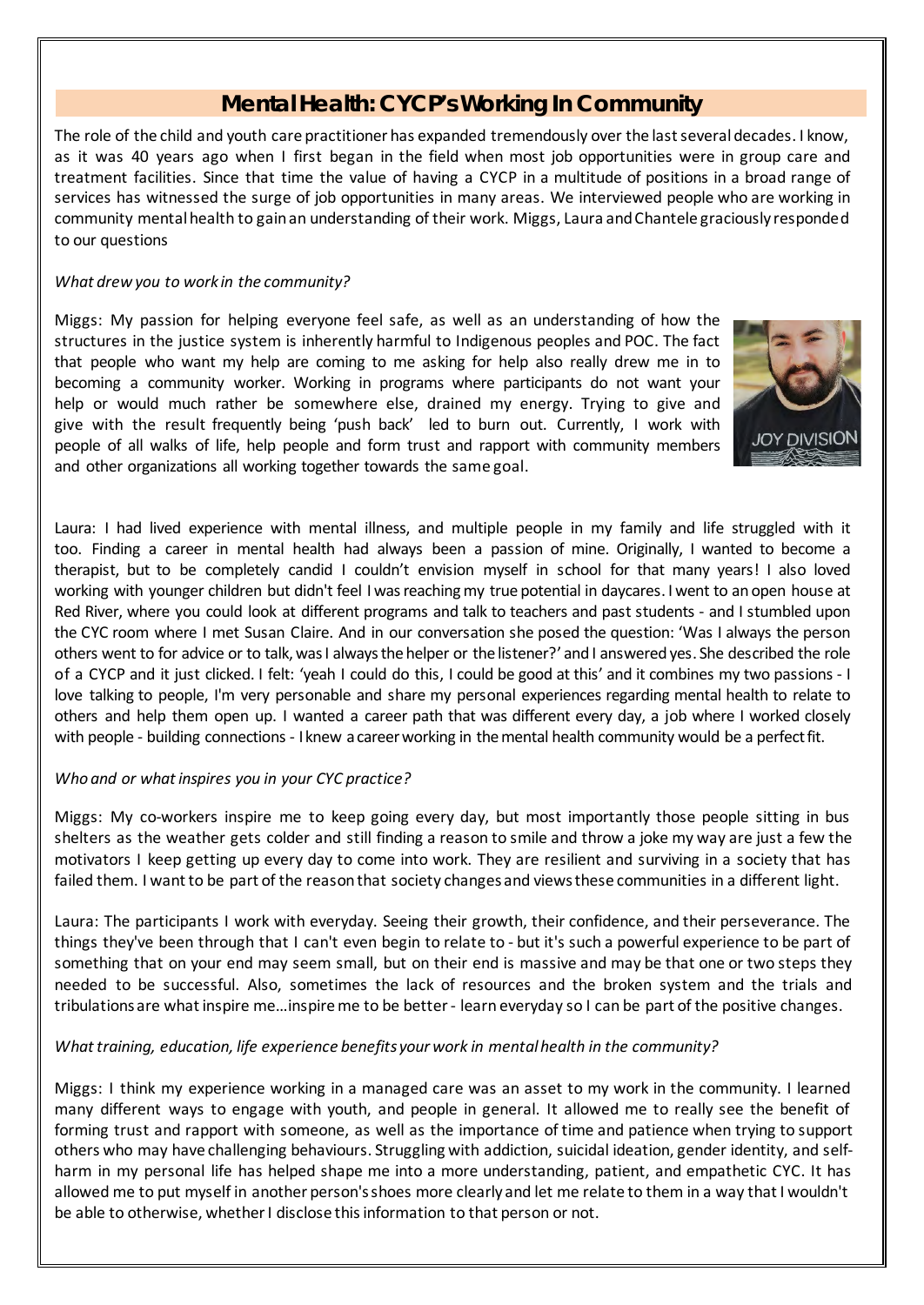Laura: Lived experience with mental illness is a huge component of my professional development. Plus, on the job training - actually experiencing the work yourself. You can go to school and read every textbook however firsthand experience is extremely valuable. Watching others, seeing interactions, building up your confidence in talking with others. As well, any type of mental health training, such as ASIST is very valuable. Education is tough for me. Education will be a benefit absolutely, however a degree doesn't always mean you will be the best candidate for the job. Knowledge is important but the key to being a strong helper is the passion, the openness, willingnessto learn and grow, empathy - some of these things, you can't teach.

#### *Any advice you would give to othersworking in the field?*

Miggs: If I had to give any advice to others working in the field, it would be to have patience with yourself and the people you are supporting. To practice self-care, be gentle with yourself and always self-reflect and work towards trying new things. Don't be afraid to go out of your comfort zone because I think that's why I've grown the most as a CYC. The most important thing that I try to live by is be genuine in all my interactions, including with myself. To me, this means being honest with myself and others and realizing that I'm not a perfect human being and that I always have room to grow, as well it is okay to make room for othersto also be partof thisprocess.



Laura: Enjoy the work. Allow yourself to feel your emotions. Have healthy coping strategies for your own mental health. Balance your time, know that you are valuable, and you need to be healthy and happy in order to do the best work, so take care of yourself first and foremost. It can seem very hard at first, because natural helpers always think of others, but you are just as important. Do not feel the weight of other people's mistakes too much. You are there as a support and to help, but people need to make decisionsfor themselves, and you will not help everyone. You will have good days and bad days, but the good will outweigh the bad. If they aren't, it may be time for a new position, or place. Don't always think it's the career path (personally, I was burnt out really bad at my last job. But it wasn't the field, it was the place and the

management) sodon't jump to conclusions. This field also may not be for you, and that's okay. Don't ever feel bad for doing the things YOU want to do in life. Be patient. Don't ever be afraid to ask for help when needed. Play to your strengths. Have hope.

## *What are the challenges working in the community?*

Miggs: I think the challenges working in the community are having to work with folks who may have very different perspectives on things happening in the community (like unsheltered folks living in bus shelters, for example). Not prioritizing someone else'sneeds over another and alsofacing the hard truth with someone thatsometimes, it can be raining and freezing cold but there are no shelter beds available, and someone may have to stay outside for the night. This isn't a reflection on you as a worker or on them as a human being it isonly a reflection of society and its priorities. For me, this was one of the hardest things to learn to do, to be honest with someone and sit with them in that moment knowing that I get to go home to a warm bed at the end of the night while they stay in a corner of a back lane all night just trying to stay dry and warm.

Laura: There are multiple challenges I face every day working with mental health. You are listening to some pretty sad stories a lot of the time, sometimes participants can have bad days and take it out on you, you can't really escape that realm. I am so passionate about mental health, but you do need to make sure you have a work/personal life balance. I deal with mental health both at work and personally, so it's important to make sure you aren't so burnt out in one area, that it seeps into the other. Mental illness is hard. It's hard to listen to, to witness, to help with. You can't take things personally, and you can't believe you are going to help everyone. Don't get me wrong - have hope. Be patient. Keep up your passion for helping. But also know, people need to help themselves, and the burden cannot always fall on you to be what changes them. It's a tough thing to learn when you go into this field. Most CYCPS are empaths, and feel things deeply. We just need to make sure we are helping to the bestof our capabilities.